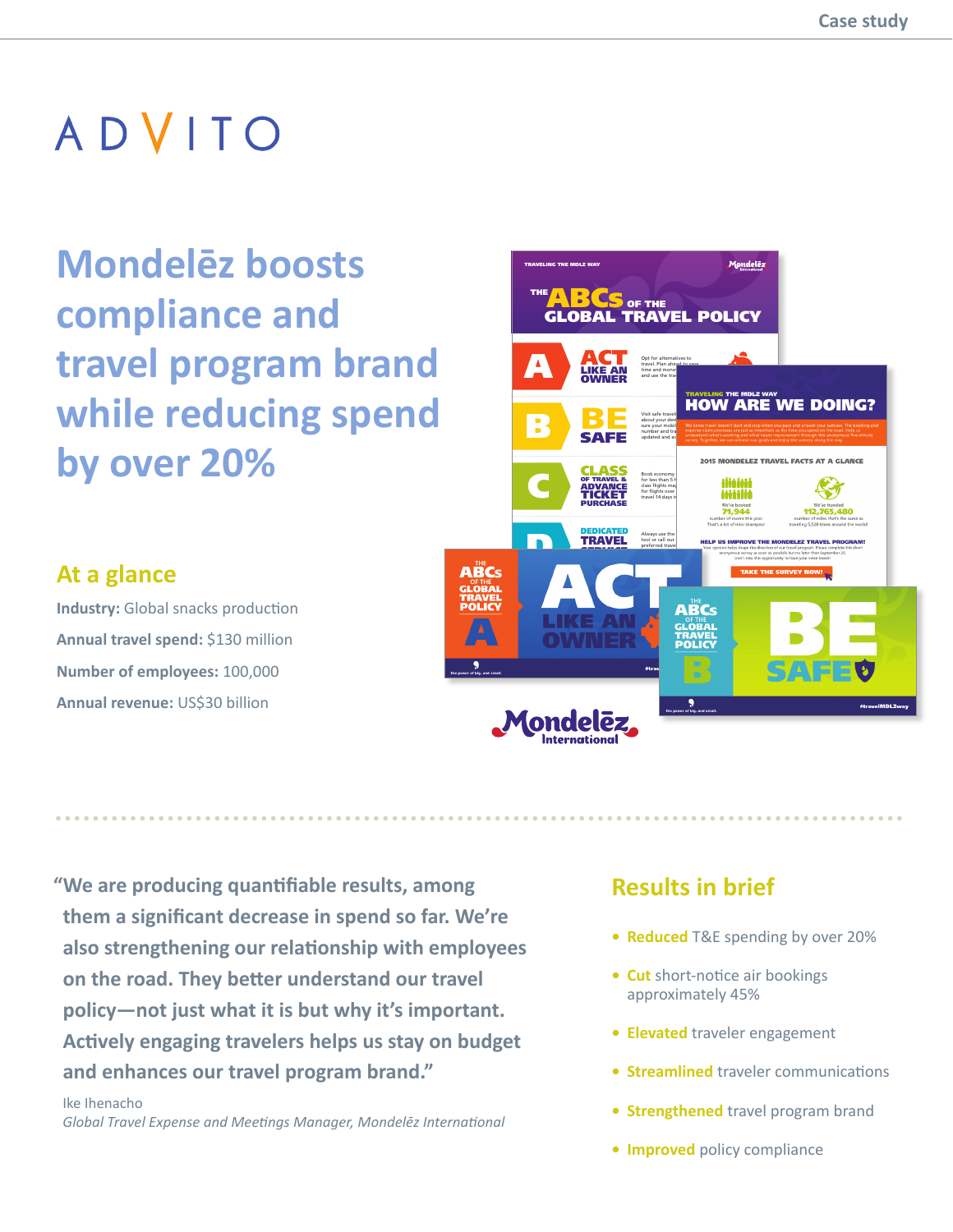# **The challenge**

One factor has more impact than any other on the success of Mondelēz International's travel and meetings program: the behavior of employees on the road. If they stray from travel policy and preferred suppliers, the global snack-food giant spends too much on travel. And that interferes with the travel and meetings program's zero-base budgeting goals. Zero-base budgeting—or ZBB, as it's known inside Mondelēz—is a corporate strategy that aims to cut more than US\$1 billion in costs by requiring Mondelez managers to justify any new expenses.

"The biggest challenge is changing the mindset of people," said Ike Ihenacho, Mondelēz International's global travel expense and meetings manager. "You may have a senior leader say, 'Thou must not do this,' but that doesn't always work. What works is when the employee takes ownership of doing the right thing and changes their behavior without it being a mandate from up above."

Ihenacho took the job at Mondelēz in March 2013, soon after implementation of a new travel policy. "The policy did not land very well across the company because we didn't have enough change management for people to really understand some of the changes in the policy," he said. By the end of that year, Ihenacho had dug in deeply enough to identify which traveler behaviors needed to change the most. He wanted employees to:

- **• Understand and consistently follow the company's travel policy**
- **• Look for alternatives to travel and, if travel was essential, to plan ahead**
- **• Use official booking channels—the company's online booking tool or its TMC**
- **• Make all business travel purchases on a company-issued corporate card**
- **• Reduce unnecessary spousal travel**

So, in early 2014, when Ihenacho heard about Advito's traveler engagement practice, he was intrigued. Advito had just launched the practice—the first of its kind in the travel industry. The concept emerged from what Advito consultants had identified as a growing need among corporate clients. Business travelers were operating with more autonomy than ever—bringing their consumer travel habits to work. Travel and procurement managers told Advito that the old mandates weren't working. They needed to find ways to engage and influence their travelers, nudging them toward smart buying decisions on the road. Ihenacho signed up Mondelēz to be one of the practice's first clients.



**"The biggest challenge is changing the mindset of people. You may have a senior leader say, 'Thou must not do this,' but that doesn't always work. What works is when the employee takes ownership of doing the right thing and changes their behavior without it being a mandate from up above."**

**–Ike Ihenacho**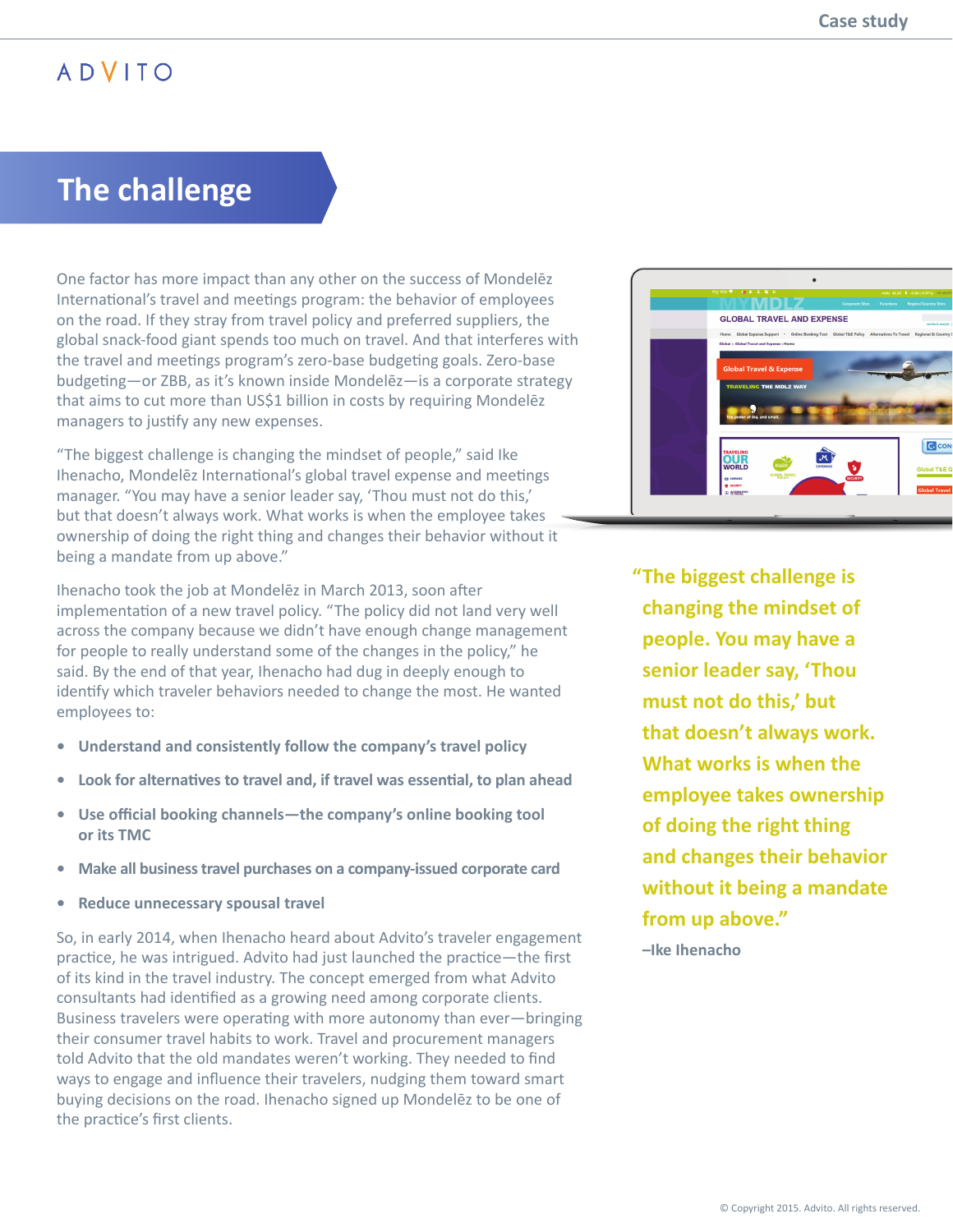#### **Our approach**

Mondelēz's previous traveler communication efforts often were piecemeal and happened more as a reaction to a problem than because the company saw an opportunity for proactive education and outreach. What's more, the travel and meetings program wasn't coordinating its communications across the company's various channels: intranet postings, email, internal social media and printed communications.

Advito's first priority was assessment. Advito experts worked with Mondelēz's travel team to identify and define travel and meetings program goals—keeping broader corporate goals in mind. Next they inventoried available technology tools. Then they mapped out an integrated communications plan designed to engage travelers and influence their purchasing behaviors using all available channels. The plan had three main components:

#### **The plan had three main components:**



would create visual identity and establish the personality for all of Mondelēz's traveler-facing communications. Employees began to recognize the brand at a glance. And when they saw it, they understood they were receiving reliable, easily digestible and utilitarian information about company travel.



#### **Refreshed travel intranet**

The effort fortuitously coincided with a companywide intranet update that improved navigation. The team set about making sure the information on the travel intranet site became simpler, shorter and easier to use, as well. Eventually, that streamlined writing style for ZBB messaging became a best practice for travel-related communications across the company, especially for behavior-oriented change management teams.

#### **Policy awareness campaign**

Education and policy awareness were at the heart of the strategy. The first campaign— *Traveling the MDLZ Way* used clear, succinct wording and colorful graphics to help travelers understand what was expected of them and why. It provided conversationally written instructions for staying in policy. The campaign—in particular messaging around the "ABCs" of the global travel policy—solidified the travel and meetings program's brand identity with a look and feel that set the tone for all communications.